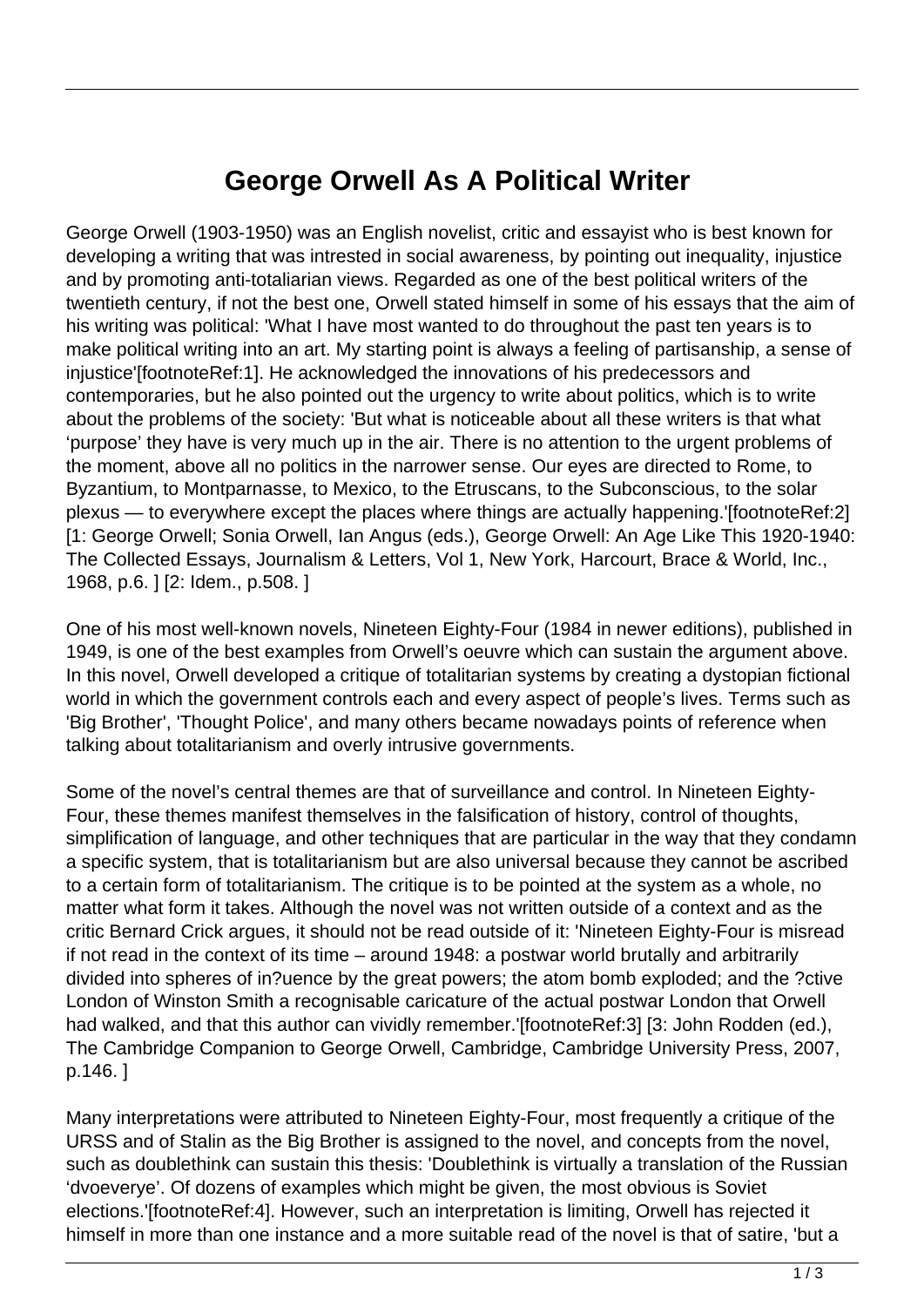general dif?culty with satires is that they depend greatly on contemporary references which time can erode or misconceive, and warnings depend on plausibility in the circumstances of the day (now often misunderstood, underestimated or re-imagined).'[footnoteRef:5] Orwell might have drawn inspiration from actual totalitarian systems, but the innovation of his novel consists in the fact that his satire can always be actualized, without being limited by a single interpretation. Big Brother is a brother which only watches over his siblings, but which does not help them, the telescreens are surveillance mechanisms and that can be said about television and screens in general today, because as much as they share information with the watchers, they also gather information about them in order to better control them, and those are only two examples of the exemplary satire that Orwell delivers and that is still actual today. [4: Idem., p.130. ] [5: Idem., p.148]

Winston Smith stands in Orwell's novel as a collective character, he can substitute any person, be it male or female, that lives in a totalitarian regime (or a very highly state-controlled one) and that asks him/herself what is one's life in such conditions and what can one do. The issue of human life in a highly disciplined world was specifically addressed by Michel Foucault in his book from 1975, twenty-six years after Orwell's novel, 'Discipline and Punish: The Birth of the Prison'. As a philosopher, social and literary critic, Michel Foucault (1926-1984) developed during his lifetime many theories which became pillars in areas such as sociology, critical theory, cultural studies, and many others, but his work on discipline and control can be put in relation with Nineteen Eighty-Four in order to better understand how Orwell's fictional dystopia is not so far away from the reality in which we are living, a point which supports the argument that Orwell is a highly skilled political writer, an actual one and that his novel is closer to universalization and actualization than it is to a concrete system. To prove that this comparison is pertinent, some elements taken from Nineteen Eighty-Four will be analysed in relation to concepts developed by Foucault in his book.

Starting from Jeremy Bentham's idea of the Panopticon, 'A new mode of obtaining power of mind over mind, in a quantity hitherto without example: and that to a degree equally without example, secured by whoever chooses to have it so, against abuse.'[footnoteRef:6], Foucault describes the Panoptic system on which prisons are shaped as such: 'This enclosed, segmented space, observed at every point, in which the individuals are inserted in a fixed place, in which the slightest movements are supervised, in which all events are recorded, in which an uninterrupted work of writing links the centre and periphery, in which power is exercised without division, according to a continuous hierarchical figure, in which each individual is constantly located, examined and distributed among the living beings, the sick and the dead - all this constitutes a compact model of the disciplinary mechanism.'[footnoteRef:7]. This description works perfectly in the context of Nineteen Eighty-Four, in which the four Ministries take control of each and every aspect of life, under the reign and surveillance of Big Brother, the all-powerful leader of Oceania. In the novel, the monitoring is done with the help of 'telescreens", devices that are always watched by the Thought Police. 'The telescreen received and transmitted simultaneously. Any sound that Winston made, above the level of a very low whisper, would be picked up by it, moreover, so long as he remained within the field of vision which the metal plaque commanded, he could be seen as well as heard. There was of course no way of knowing whether you were being watched at any given moment.'[footnoteRef:8], again, this description of the telescreens works exactly with how Foucault describes the system of discipline: 'the perfect disciplinary apparatus would make it possible for a single gaze to see everything constantly.'[footnoteRef:9]. [6: Jeremy Bentham; John Bowring (ed.), The works of Jeremy Bentham. Vol. 4 (Panopticon, Constitution, Colonies, Codification), Edinburgh, William